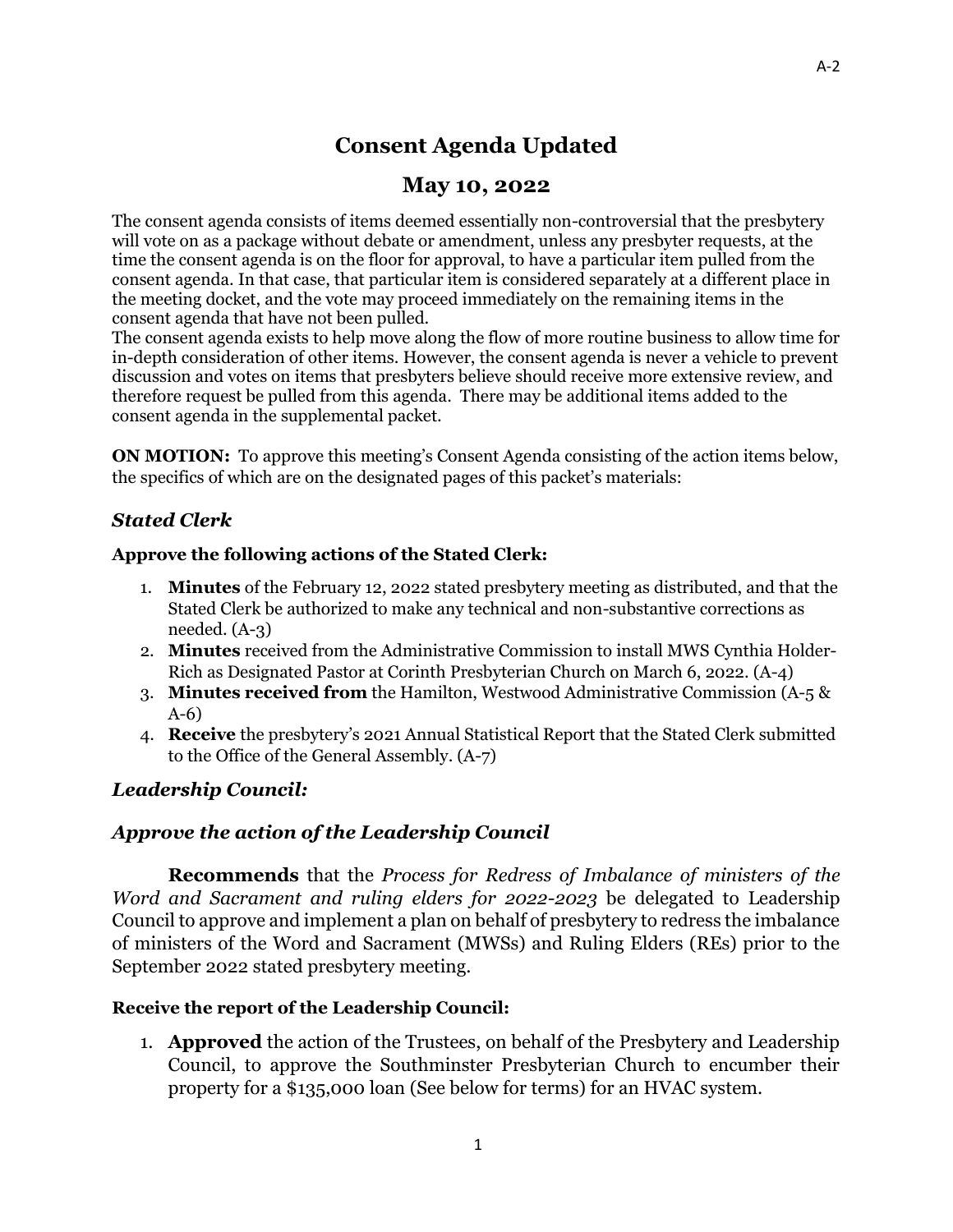(The loan is for \$135,000, 10 years, first 5 years fixed at 3.75%. At the end of 5 years, the interest rate resets to the current market rate. During the first 5 years you can make additional payments on the principal. If the loan is paid off in the first 5 years, there is a 1% penalty on the balance.)

- 2. **Approved** the final sale of the Dayton Memorial Presbyterian Church property and building (legal description provided). (A-8)
- 3. **Approved** the proposal for using the Annette Brown Youth Fund. (A-9)
- 4. **Approved** meeting on Zoom for the November and February Presbytery meetings for weather concerns.
- 5. **Received** the report of the final payment for the Harvest Christian Property.
- 6. **Approved** Peaceful Dreams as the mission & ministry supported at the May Presbytery meeting.

## *Committee on Ministry:*

## *Approve the action of the Committee on Ministry*

- 1. **Recommends**, as requested by letter from Trinity Presbyterian Church, that the presbytery grant under G-2.0404 a temporary waiver in the term limits (for a period not to exceed one year) and for the session to permit current officers who were in the class of 2021 to continue to serve in an "acting" class of 2024 during the year 2022, to be replaced as soon as feasible by a class of 2024 duly elected by the congregation. (A-10)
- 2. **Recommends** approval of the Installed pastor's terms of call there are exceptions that are being reviewed by COM. (A-11)
- 3. **Request** that the presbytery authorize the presbytery Moderator to appoint an Administrative Commission to carry out the dissolution of the Clifton Presbyterian Church, the session and congregation of which have voted to leave the presbytery and the denomination. The authority of the Administrative Commission will be based upon the authority previously granted to the Administrative Commission on Church Separations, which no longer exists.

#### **Receive the report of the COM:**

1. **Authorized** the Xenia United Presbyterian Church PNC to request that Session call a congregational meeting for the purpose of electing a candidate, Mike Wakeland, chosen by the PNC and approved by COM to be elected to serve as pastor and to agree to the terms of call. The motion was seconded and passed. Effective date of call will be May 2, 2022. The terms are as follows:

| *Annual Cash Salary                                           | \$48,600. |  |
|---------------------------------------------------------------|-----------|--|
| *Annual Housing Allowance:                                    | \$20,600. |  |
| *Medical Supplement Reimbursement                             | \$20,919. |  |
| Dental                                                        | \$1,850.  |  |
| <b>Vision</b>                                                 | S<br>93.  |  |
| <b>Total Effective Salary</b>                                 | \$78,434  |  |
| *SECA Reimbursement (only portion greater than 50% is part of |           |  |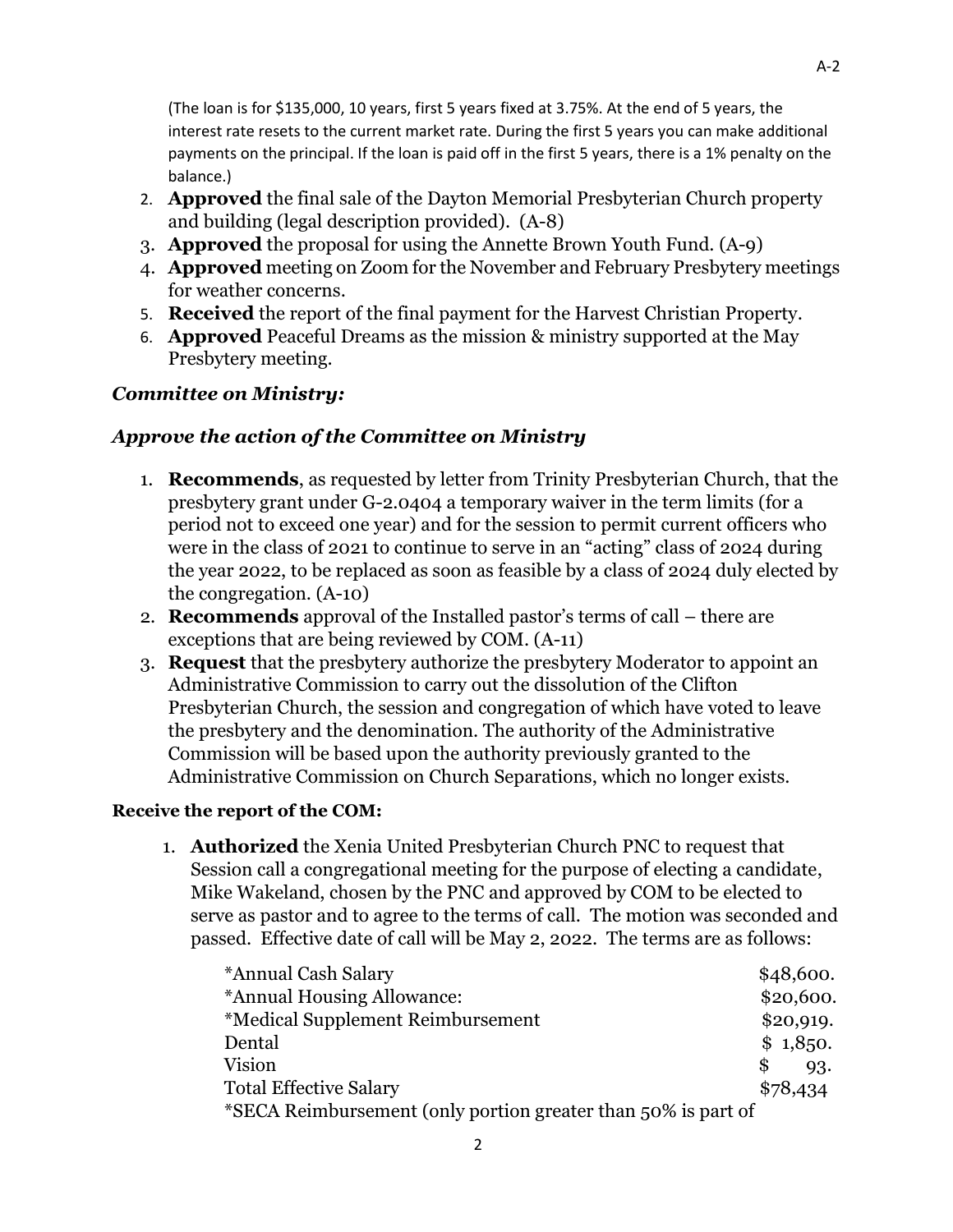| effective salary—see below for portion less than 50%):             | \$3,700. |
|--------------------------------------------------------------------|----------|
| *Deferred Compensation (Annuity, Life Insurance, IRA               |          |
| 403b, retirement saving, etc.:                                     | \$3,091. |
| Travel Reimbursable Expenses (including auto at IRS rate):         | \$2,000  |
| Continuing Education Reimbursable Expenses (must be included at an |          |
| amount not less than the current presbytery minimum):              | \$3508   |
| Professional Expense Reimbursement:                                | \$1,200  |
| 4 weeks vacation including 4 Sundays                               |          |

2 weeks study leave including 2 Sundays cumulative to 6 weeks

- 2. **Authorized** Jackie Nowak to preside at communion for the Women's Spiritual Nurture Retreat planned for March 25-27 at Kirkmont Center.
- 3. **Approved** the administrative commission to install Reverend Cynthia Holder Rich on March 6, at 3:00 pm. The Administration Commission includes Ben Beres, Bob Wade, Amy Duiker, Kim Hamilton, and Chip Hardwick.
- 4. **Approved** the action of the session of the Bellbrook Presbyterian Church to renew the full-time Stated Supply Pastor appointment of MWS Diane Ziegler for the period of January 1, 2022 to December 31, 2022 at the following terms, and continue her appointment as moderator of the session.

| Cash Salary             | \$23,551.00                 |
|-------------------------|-----------------------------|
| Housing                 | \$42,000.00                 |
| <b>Effective Salary</b> | \$65,551.00                 |
| Other                   |                             |
| <b>SECA</b>             |                             |
| Auto ( $@$ IRS rate)    |                             |
| Cont. Ed.               | up to \$1750.00             |
| Prof. Exp               | up to \$250.00              |
| Est. BOP                |                             |
| Total                   | \$67,551.00                 |
| Vacation:               | 4 weeks including 4 Sundays |
| Cont. Ed.:              | 2 weeks including 2 Sundays |
|                         |                             |

- 5. **Approved** setting aside \$600 (from COM funds) to be paid to Chip Hardwick for creating an independent study in preaching for a pastor.
- 6. **Approved** a six month extension for Vaughn Lewis to complete his coursework in polity and worship.
- 7. **Approved** MWS Denise Weaver to labor outside the bounds at Mt. Washington Presbyterian Church in Cincinnati Presbytery and approved it as a validated ministry.
- 8. **Approved** Sandy McConnel to appoint a moderator for Sidney to be ratified later.
- 9. **Received** the pulpit supply agreement between the Session of Piqua Good Shepherd Presbyterian Church and Rev Steve Wills at the following terms:

| Cash Salary \$7800.00 |         |
|-----------------------|---------|
| Vacation              | 4 weeks |
| Study Leave 2 weeks   |         |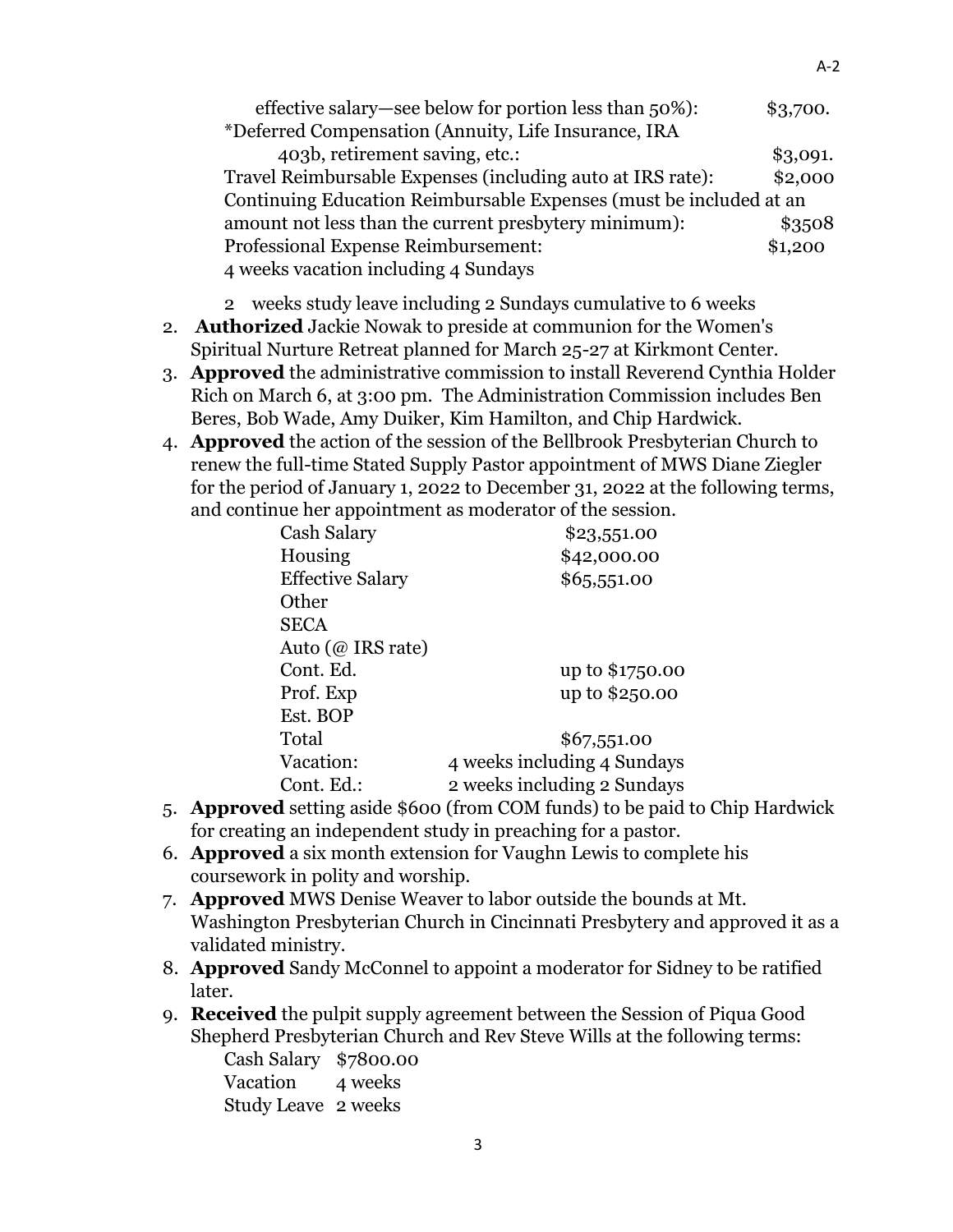- 10. **Approved** Sandy McConnel to appoint a moderator for Honey Creek to be ratified later.
- 11. **Authorized** the Eaton Presbyterian Church DPNC to request that Session call a congregational meeting for the purpose of electing a candidate, Annie Melick, chosen by the DPNC and approved by COM to be elected to serve as pastor and to agree to the terms of call.

| pastor and to agree to the terms of ean.                                        |                                                                                |                              |
|---------------------------------------------------------------------------------|--------------------------------------------------------------------------------|------------------------------|
| Number of years as designated                                                   | $\mathbf{2}$                                                                   |                              |
| <b>Annual Cash Salary</b>                                                       |                                                                                | \$46,524.24                  |
| Housing/Utility Allowance                                                       |                                                                                | \$20,250.00                  |
| SECA (portion more than half only)                                              |                                                                                | \$                           |
| Deferred Income                                                                 |                                                                                | $\hat{\mathbf{S}}$           |
|                                                                                 | (Annuity, Life Insurance, IRA, 403b, retirement savings, dental insurance,     |                              |
| etc.)                                                                           |                                                                                |                              |
| Other (please specify):                                                         |                                                                                |                              |
| 401K                                                                            |                                                                                | \$                           |
| Dental & Visison                                                                |                                                                                | 725.76                       |
| EFFECTIVE SALARY (total above)                                                  |                                                                                | \$67,500                     |
|                                                                                 | ESTIMATED PENSION/MEDICAL DUES 37%                                             | \$24,975.00                  |
| SECA(not to exceed)                                                             |                                                                                | \$5220.00                    |
|                                                                                 | REIMBURSABLE EXPENSES (NEED TO SHOW AS ITEMIZED FOR                            |                              |
| <b>COM PURPOSES)</b>                                                            |                                                                                |                              |
| Travel (auto $@$ IRS rate up to this amount)                                    |                                                                                | \$2500.00                    |
| Continuing Ed. (min. \$1,750 for 2022)                                          |                                                                                | \$1,750.00                   |
| Professional Expenses/Books                                                     |                                                                                | \$2,000.00                   |
| Other (please specify):                                                         |                                                                                |                              |
| <b>ANNUAL LEAVE</b>                                                             |                                                                                |                              |
|                                                                                 | Vacation (minimum 4 weeks including 4 Sundays)                                 |                              |
|                                                                                 |                                                                                | 6 weeks including 6 Sundays  |
|                                                                                 | Study leave (minimum 2 weeks including 2 Sundays)                              |                              |
|                                                                                 |                                                                                | 2 weeks, including 2 Sundays |
| Cumulative $#$ of weeks?                                                        |                                                                                | 4 weeks                      |
|                                                                                 | Start Date: June 1 - 1 <sup>st</sup> Sunday, Pentecost, June 5 <sup>th</sup> . |                              |
| 12. Approved the contract salary and reimbursement amounts for Steve            |                                                                                |                              |
| Copeland and Vaughn Lewis for this next year.                                   |                                                                                |                              |
| Steve Copeland:                                                                 |                                                                                |                              |
|                                                                                 | Annual Cash Salary \$14300(\$275 per week);                                    |                              |
|                                                                                 | Continuing Education \$2000;                                                   |                              |
| Professional Expenses \$500.                                                    |                                                                                |                              |
| Vaughn Lewis                                                                    |                                                                                |                              |
|                                                                                 | Annual Cash Salary \$14,300 (275 per week);                                    |                              |
|                                                                                 | Continuing Education \$2000;                                                   |                              |
| Professional Expenses \$500.                                                    |                                                                                |                              |
| 13. Approved the final revised terms of call for Mike Wakeland at Xenia United: |                                                                                |                              |
| Cash Salary                                                                     | \$48,000                                                                       |                              |
| Housing                                                                         | \$20,000                                                                       |                              |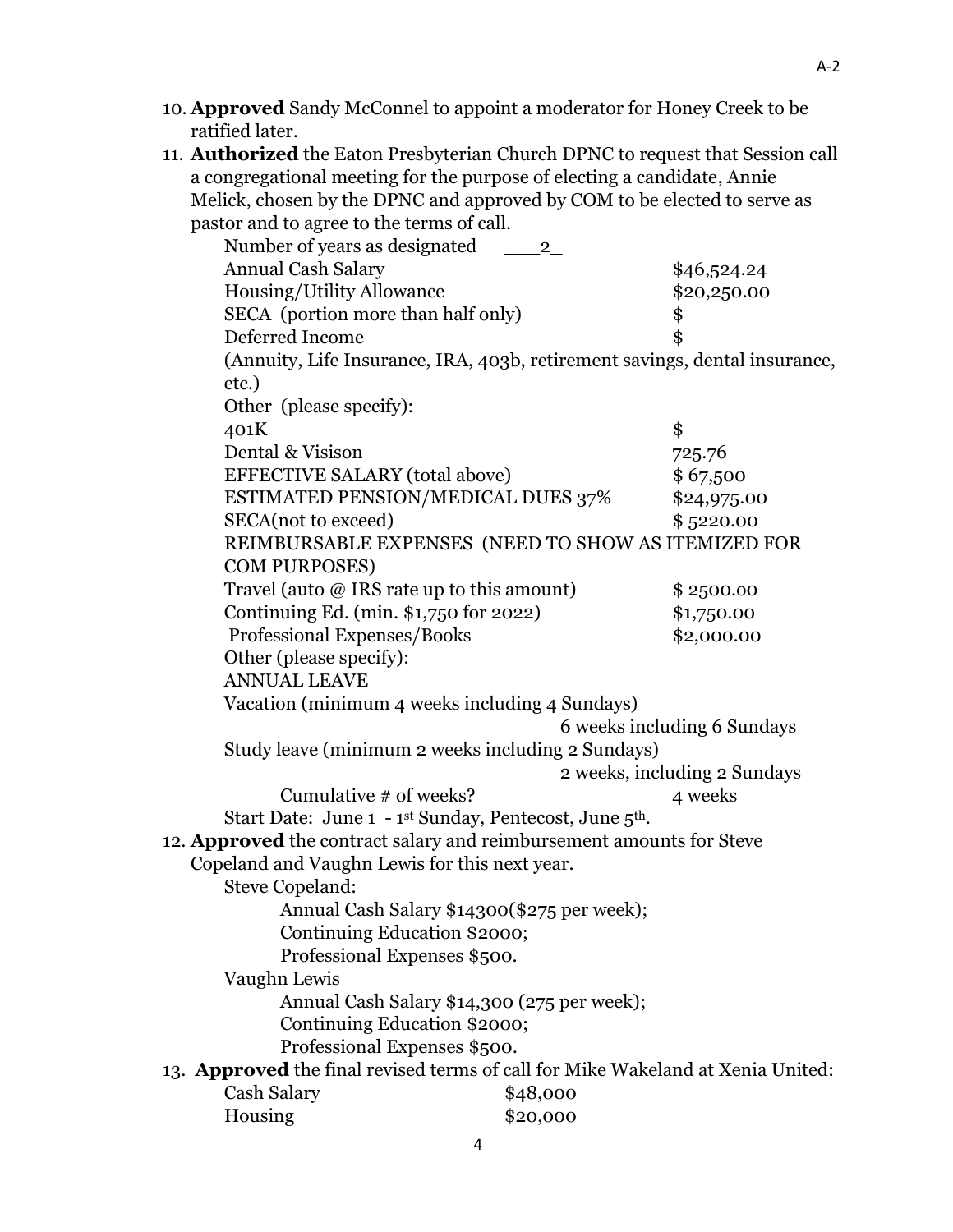| Deferred Compensation     | \$3,091                     |
|---------------------------|-----------------------------|
| Other $-401k$             | \$4,200                     |
| Dental                    | \$1,850                     |
| Vision                    | \$93                        |
| <b>Effective Salary</b>   | \$77,234                    |
| <b>Estimated BOP Dues</b> | \$28,577                    |
| <b>SECA</b>               | \$3,700                     |
| Auto (@ IRS rate)         | \$2,000                     |
| Cont. Ed.                 | up to \$3,289               |
| Prof. Exp                 | up to \$1,200               |
| Vacation:                 | 4 weeks including 4 Sundays |
| Cont. Ed.:                | 2 weeks including 2 Sundays |

- 14. **Approved** Angie Schenck to moderate session until Mike Wakeland begins.
- 15. **Approved** the action of the session of the Wilmington Presbyterian Church to renew the part-time (30 hours per week) Stated Supply Pastor appointment of MWS Stan Gockel for the period of March 1, 2022 to February 28, 2023 at the following terms, and continue his appointment as moderator of the session:

| Cash Salary             | \$12,000.00                                        |
|-------------------------|----------------------------------------------------|
| Housing                 | \$32,000.00                                        |
| Deferred Income         |                                                    |
| <b>Effective Salary</b> | \$44,000.00                                        |
| Other                   |                                                    |
|                         | Medical Expense Reimbursement \$6,000              |
| <b>SECA</b>             | \$3,366.00                                         |
| Auto (@ IRS rate)       | \$1500.00                                          |
| Cont. Ed.               | up to \$1750.00                                    |
| Prof. Exp               | up to \$1000.00                                    |
| Est. BOP                |                                                    |
| Total                   | \$57616.00                                         |
| Vacation:               | 5 weeks including 5 Sundays                        |
| Cont. Ed.:              | 2 weeks including 2 Sundays, cumulative to 6 weeks |

- 16. **Granted** Steve Copeland permission to labor within the bounds of the Presbytery of the Miami Valley as a minister of another denomination including permission to officiate the sacraments and to moderate session at One Community Church in Monroe with a mentor (to be reviewed in six months).
- 17. **Authorized** the Sidney Presbyterian Church DPNC to request that Session call a congregational meeting for May  $15<sup>th</sup>$  for the purpose of electing a candidate, Carol Pierson, chosen by the DPNC and approved by COM to be elected to serve as designated pastor and to agree to the terms of call. If the way be clear, June 1 start date, Pentecost June 5 first Sunday.

Number of years as designated – Four (4) Annual Cash Salary  $$47,568.00$ Housing/Utility Allowance \$ 12,432.00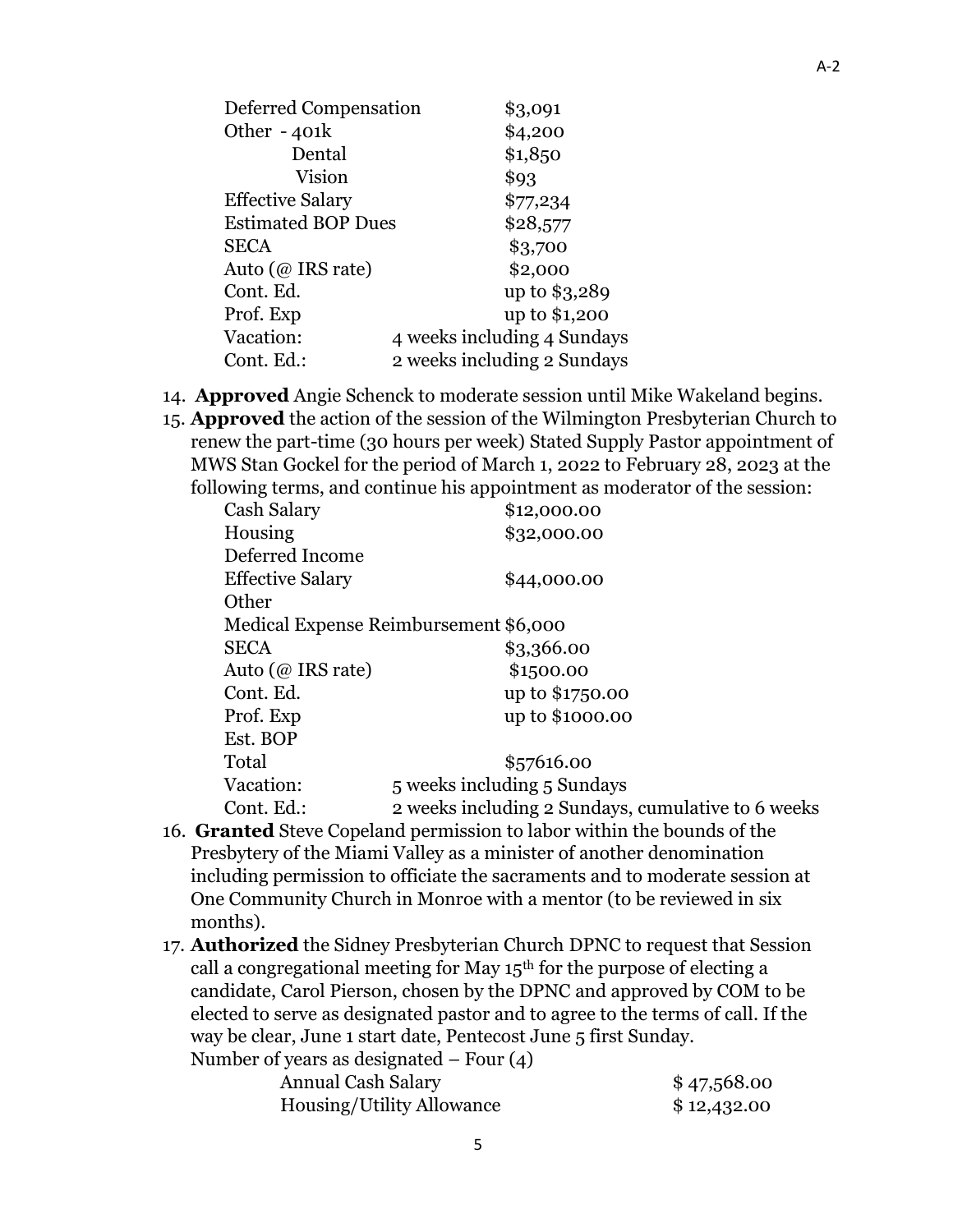| SECA (portion more than half only)                              | \$         |             |
|-----------------------------------------------------------------|------------|-------------|
| Deferred Income                                                 | \$         |             |
| (Annuity, Life Insurance, IRA, 403b, retirement savings, dental |            |             |
| insurance, etc.)                                                |            |             |
| Other (please specify):                                         |            |             |
| 401K                                                            | \$         |             |
| <b>EFFECTIVE SALARY (total above)</b>                           |            | \$60,000.00 |
| ESTIMATED PENSION/MEDICAL DUES37% \$ 22,200.00                  |            |             |
| SECA(not to exceed)                                             | \$4,590.00 |             |
| REIMBURSABLE EXPENSES (NEED TO SHOW AS ITEMIZED FOR COM         |            |             |
| PURPOSES)                                                       |            |             |
| Travel (auto $@$ IRS rate up to this amount)                    | \$ Actual  |             |
| Continuing Ed. (min. \$1,750 for 2022)                          |            | \$1750.00   |
| Professional Expenses/Books                                     |            | \$1,200.00  |
| Other (please specify):                                         |            |             |
| One-Time Sign On Bonus, payable on starting day                 |            | \$5,000.00  |
| <b>ANNUAL LEAVE</b>                                             |            |             |
| Vacation (minimum 4 weeks including 4 Sundays)                  |            |             |
| 4 weeks including 4 Sundays                                     |            |             |
| Study leave (minimum 2 weeks including 2 Sundays)               |            |             |
|                                                                 |            |             |

2 weeks, including 2 Sunday

18. **Approved** the action of the session of the First Presbyterian Church Bradford to renew the part-time Covenant for Commissioned Ruling Elder Mike Buker for the period of June 1, 2022 to June 1, 2023, at the following terms, and continue with Rev. Cliff Haddox as his mentor and his appointment as moderator of the session:

| This position is 14 hours per week. |                |
|-------------------------------------|----------------|
| Salary:                             | \$1350.00      |
| Housing:                            | \$11,500.00    |
| <b>Total Effective:</b>             | \$13,100.00    |
| Mileage & Profession Expense        | 1900.00<br>\$. |
| <b>Continuing Education</b>         | \$1750.00      |
| <b>Total Package</b>                | \$16,500.00    |
| Vacation                            | 4 weeks        |
| <b>Continuing Education</b>         | 2 weeks        |
|                                     |                |

- 19. **Ratified** the appointment of MWS Norm Godfrey as moderator at Honeycreek.
- 20. **Ratified** the appointment of MWS Steve Merrin as moderator at Sidney.
- 21. **Approved** the action of the Session of the Slifers Presbyterian Church in contracting for the part-time (30 hours) Stated Supply Pastor appointment of MWS Shelley Wiley for the period of June 1, 2022 to May 31, 2023 at the following terms, including her appointment as moderator of the session:

| Salary:          | \$24000.00 |
|------------------|------------|
| Housing:         | \$18000.00 |
| Total Effective: | \$42000.00 |